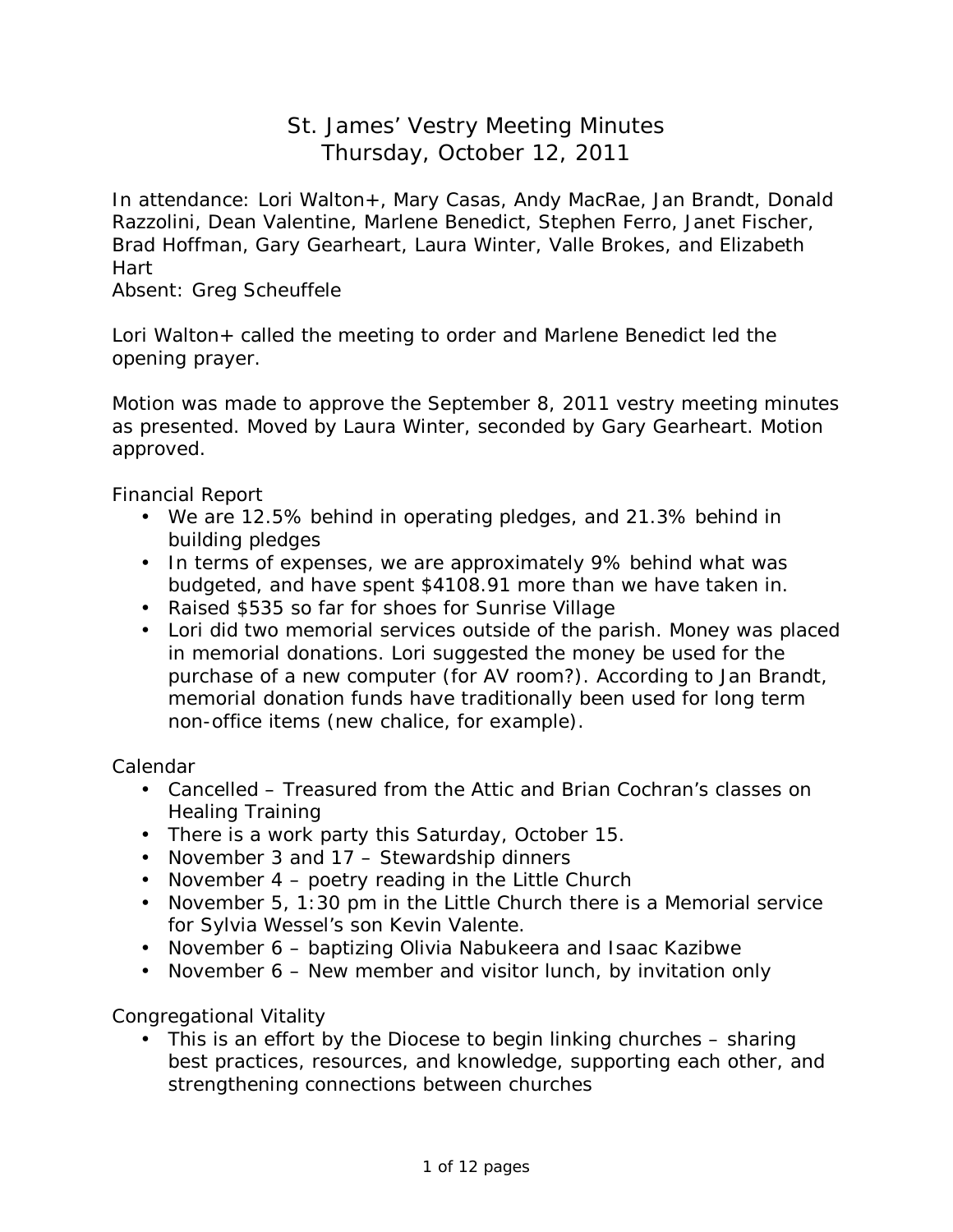- There are approximately 80 churches in the Diocese and over half are mission churches – meaning they cannot afford to pay a full-time clergy person. These churches continue to decline
- Asking for each congregation to form a team who will commit to being involved in monthly meetings/webinars, and workshops, with some work between meetings (for example, a weekly Bible study)
- This is a kind of morphing of the idea of area ministry, which was not well understood.
- We do want to support our churches, but do not want to push the congregation into something that is uncomfortable and/or taxing
- If we commit we can do so at a level that is comfortable for us.
- There is not a specific time commitment.
- There is the expectation that clergy are involved.
- Lori would like to learn from others, but she should not be the team leader. She could be a good resource for team guidance.
- St. James' is a strong church, but it may be time for us to build bridges.
- There may be some difficulty in getting a team together some may suggest that's what the Deanery reps are for. However, this is not just a Deanery focus, but a Diocesan focus. An example would be to have people with experience with fundraising for nonprofits put together a presentation on best practices.
- There were problems with the first webinar there was a lot of assumed "insider knowledge" that meant you were lost if you were didn't have that knowledge.
- A suggestion for the webinar is for an email to go out with an outline/syllabus of what will be going on during the meeting
- Motion was made to join with the Bishop and Diocese in committing to the Congregational Vitality effort. Moved by Gary Gearheart, seconded by Donald Razzolini. Motion approved.

Vestry Retreat

- There have been some concerns about financial ability and time commitment
- St. James' did not have the benefit of being in on the conversations regarding this retreat.
- If we want to have a voice in the Deanery we need to attend to build/repair relationships
- This is being held up as a model for vestry retreats. The Bishop is very supportive of it and is donating \$3000. The Bishop comes up on Sunday to celebrate Eucharist.
- It is an opportunity for the Deanery to get together.
- All 5 of our Deanery reps want to go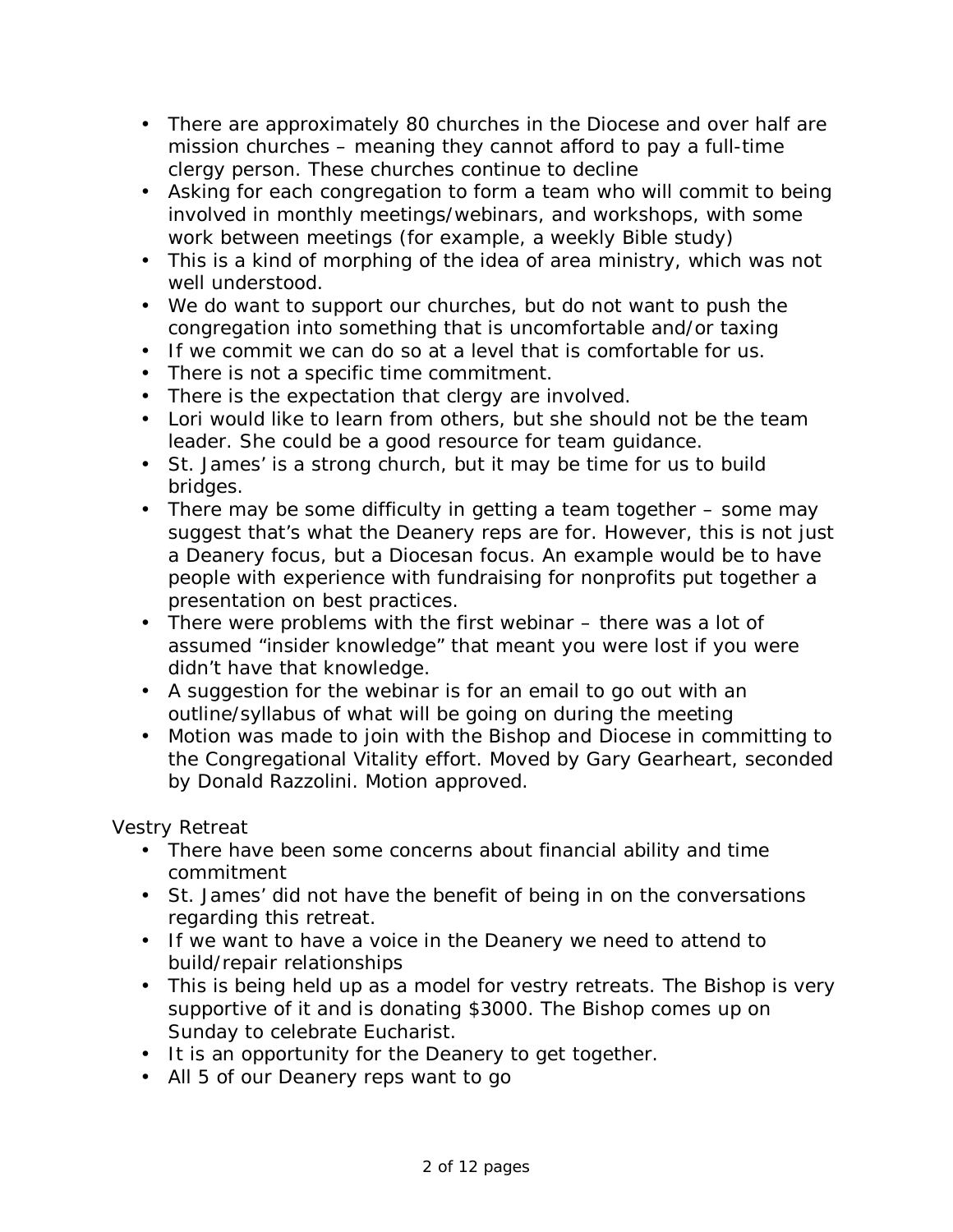- About half of the vestry can pay 100%, the rest need financial aid. Cost is \$160 a person.
- Friday is social event, getting to know people. Saturday individual vestries work during the day, with a guest speaker in the evening. St. James' will lead compline on Saturday night.
- We should attend this year, participate fully, and be a team player.

Bill Mosier

- Bill Mosier is a new congregant and an Episcopal Deacon from Oregon. His wife teaches at the California School for the Deaf-Fremont.
- Bill is not licensed to officiate in our Diocese yet, but he is working on it.
- Bill had a vibrant deaf ministry in Oregon, and would like to build up a deaf ministry here.
- Bill would like to be involved liturgically here. Lori asked Bob Dobbin how he felt about Bill serving once a month, and Bob is ok with it
- Lori asked Bill to lead the Thanksgiving morning prayer service

Thank You Reception for George Vlastelica

- George announced a few weeks ago that he is retiring after 48 years of community service helping families.
- We would like to have a reception to honor his work. We need to form a committee and determine a date/time. Will also need to contact George regarding date and time.
- We should invite the mayors in the tri-city area, Abode Services, and get the word out to the community. Andy MacRae will contact the Fremont, Newark and Union City to get city resolutions.
- The reception will be in December (date to be announced), open house from 2-4 pm, presentations at 3 pm.

Wiring in Little Church

- There are problems with wiring in the Little Church.
- There are multiple things that could be wrong. Chris Perry and Tim Spencer have been working on the problem, and a professional electrician has been called.
- Motion was made to authorize Facilities to spend up to \$1000 to repair the wiring in the Little Church. Moved by Janet Fischer, seconded by Dean Valentine. Motion approved.

Welcoming Packets

• Donald Razzolini, Alice Johnson, and Gail Blalock have put together a welcoming packet to more officially welcome newcomers to the congregation.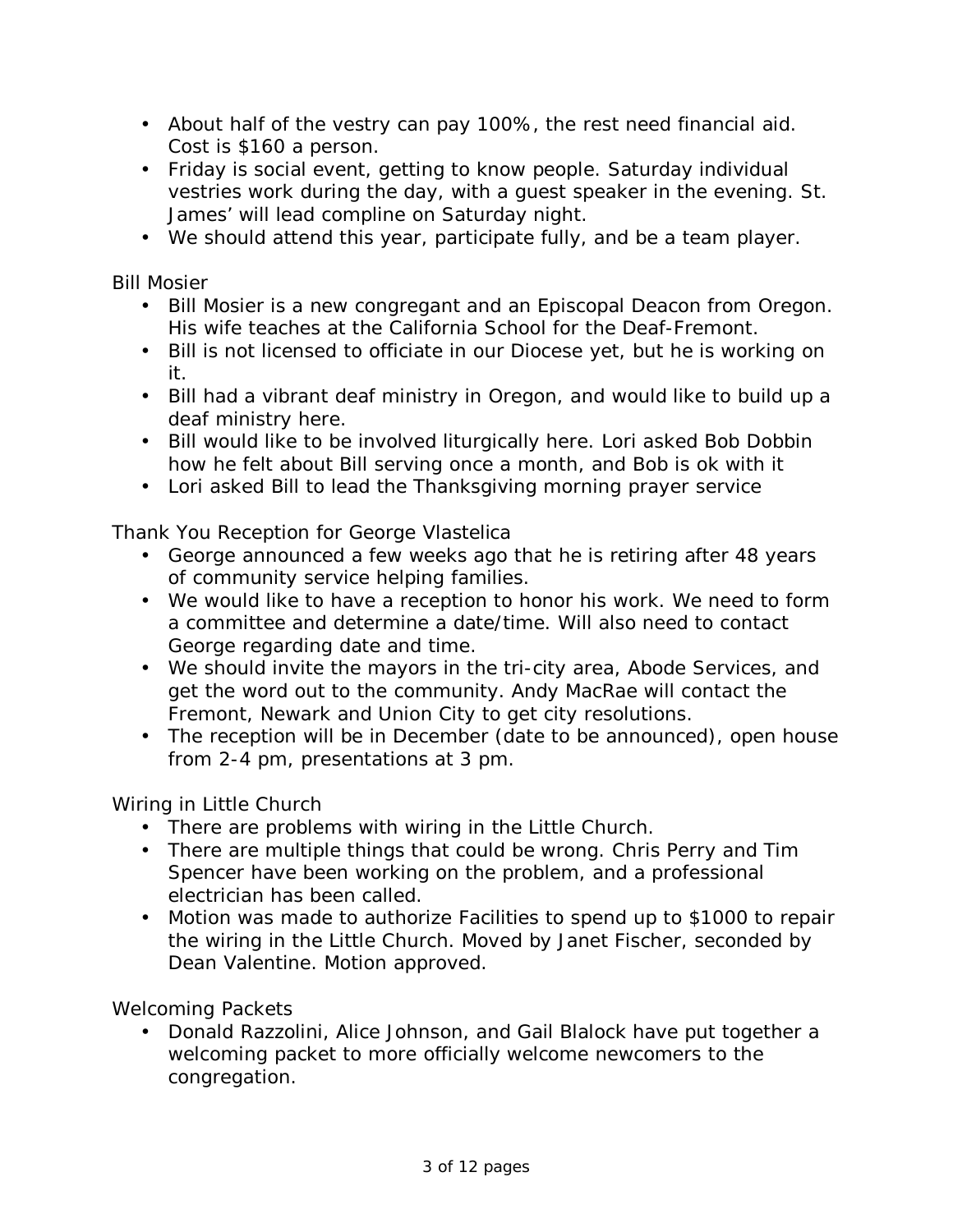- Donald's handout presented an overview of the packets. The packets are red, and contain 6 items of reference and information:
	- o 2-sided welcome page with a welcome message signed by the rector and a brief history of St. James'
	- o a refrigerator magnet with contact information (the magnets cost less than \$100 for 200)
	- o newcomer welcome pamphlet
	- o a pledge card
	- o redesigned 2-sided welcome card
	- o most current newsletter
- Wonderful job!

# CLUSTER REPORTS

# **Christian Formation Cluster Report**

# **October, 2011**

# **Youth Group**

The youth group now has a blog<http://saintjyouth.blogspot.com/>. The blog will have updates from the youth group. Jan Scrutton has established a policy that will allow posting of comments from kids and from the youth leaders, but not from other adults.

The youth group met on Sunday with 10 kids attending. It looks like there will be 10 preparing for confirmation as well.

In next month's meeting Jan will be presenting an update to Vestry.

## **Adult Faith Formation**

Upcoming Faith Formation classes/events:

- Oct. 9 & 16: An Altar in the World with Bob Dobbin
- Oct 23: The Book of James with John Maloney
- Oct 30: Saints in Our Lives with Alice Johnson
- Nov 6: Community Service Opportunities.
- Nov. 13: Endowment Board event with Dave Nelsen
- Nov 20: Advent Wreaths with Linda Nelsen
- Nov 27, Dec 4 & Dec 11: The Greatest Prayer, with Janet Fischer
- Dec 4: Las Posadas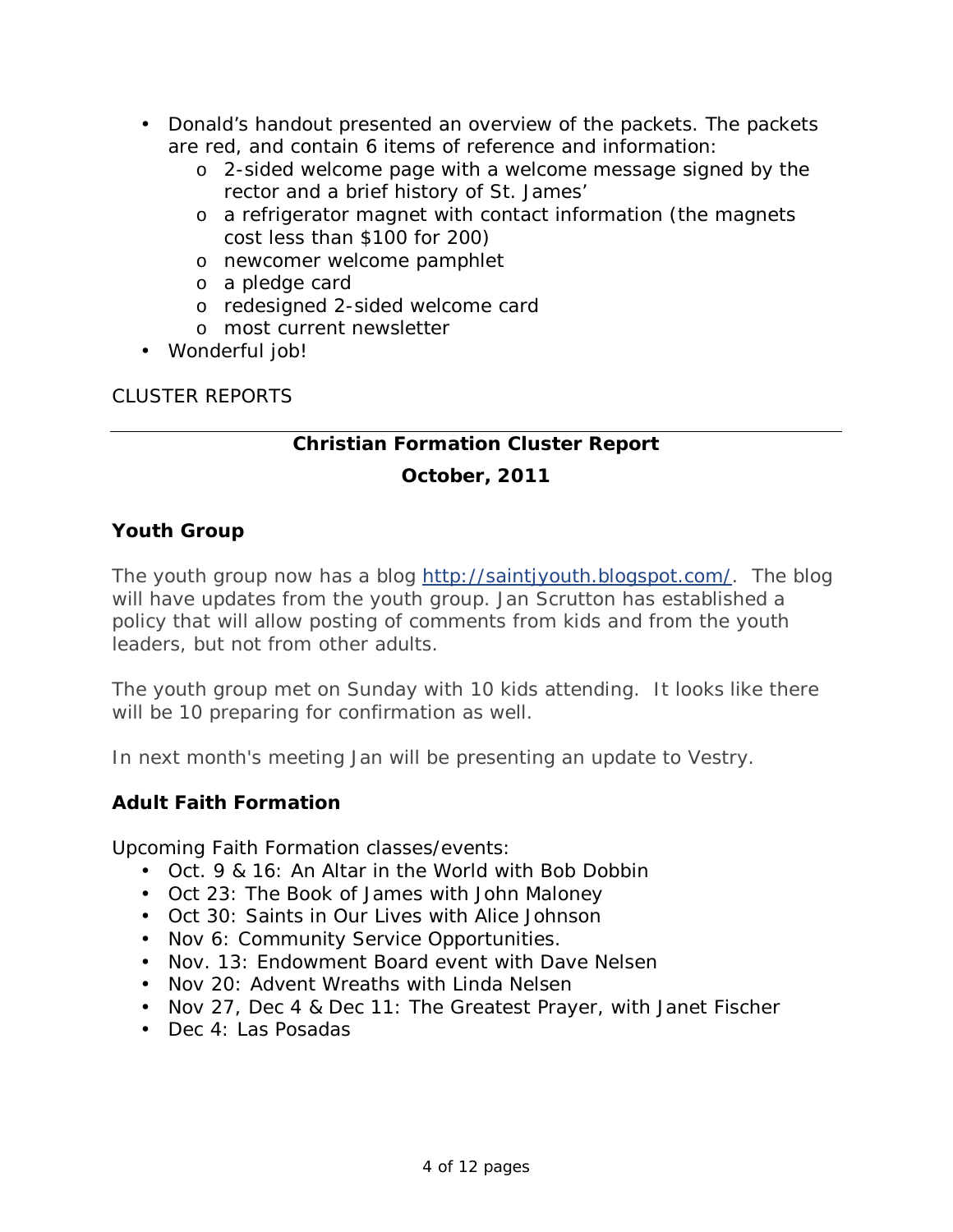Faith Formation committee has gone over the suggestions submitted by parishioners. Some will be considered; some are not appropriate for the mission of FF.

Movie night will return the  $2^{nd}$  Friday of January, February and March.

**Respectfully submitted,** 

**Marlene Benedict, Stephen Ferro, Janet Fischer** 

**Communications and Evangelism Monthly Report October 2011**

- 1. Picture Directories arrived, were labeled with names for those whose pictures were included, and distributed. A number are available for other parishioners. If they ask about price, we suggest a donation of \$5, their cost to us, added to any other check they might write to St. James.
- 2. Notified Lifetouch that we are not interested at this time in their free online directory. Reasoning for this decision is that the congregation was not notified in advance that an online directory would be set up using their pictures. In addition, many people are anxious about online security and such a program would have to be monitored by a webmaster.
- 3. Sent e-mail notices to Tri-City Voice, The Argus, Newark Patch, and Union City Patch announcing St. Francis Day Blessing of the Animals.
- 4. Attended the gathering of the DioCal Communications Network at St. Mark's, Berkeley, on Saturday, Sept. 17. Participated in the Diocesan Webinar Sept. 13.

Faithfully Submitted, Valle Brokes Greg Scheuffele October 11, 2011

> Congregational Care and Social Ministries Cluster Report for September/October 2011

The Home Warming program is proceeding well. We are proud to report that as a Parish we have helped placed our  $2<sup>nd</sup>$  family this year into a home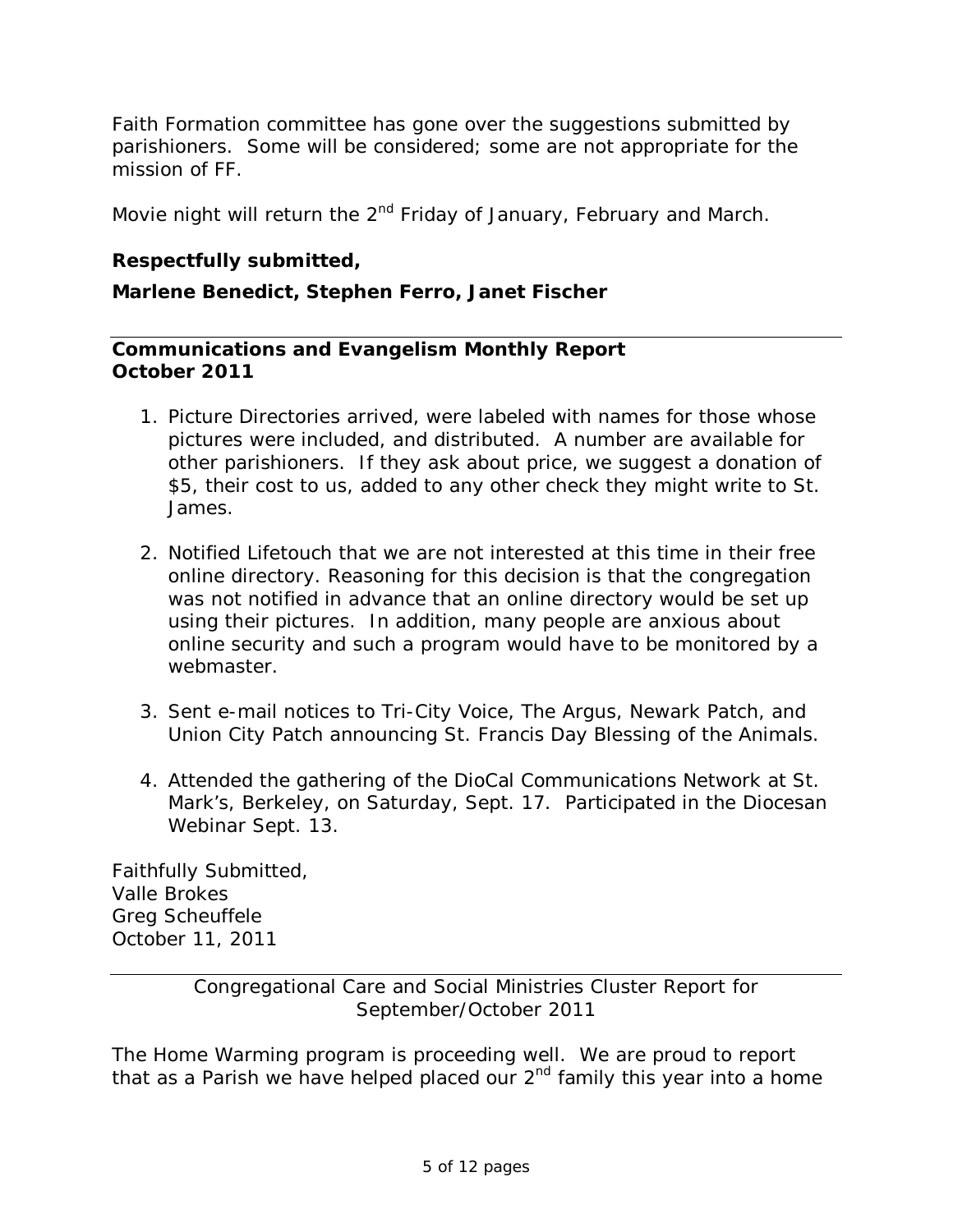of their own. The team has rented the storage unit as approved last month and items for our next family and beyond are in storage at this time

We have collected gift cards and money for the Shoes for Sunrise Village children and will be presenting cards and money to Sunrise Village, we will have a total soon and hopefully will have an article in the Window thanking the congregation with a total included. This program allows Sunrise Village shelter to give new shoes to children as they start their new school year.

Gary is in the process of working with Abode Services to get us included in the tri-city resource pamphlet as a source for food.

*We would like to report that 118 little dresses and short were delivered to the Diocese and will be forwarded to Africa and Haiti by the Diocese. An note of thanks went out to the parish and all whom participated in sewing and donating material.* 

Gary Gearheart & Brad Hoffman

#### **Cluster Report Parish Life – October 2011 Submitted by Donald Razzolini, Dean Valentine**

## **Goals**

## A. **On-going**

- **a. Continue support in the following areas…** 
	- **Kitchen**
	- **Congregational Outreach**
	- **Congregational Activities…** 
		- **1. Receptions & Memorials**
		- **2. Special Events lead by outside sources**
- B. **Game Night Social**
- C. **Casino Night - Possible community outreach event**
- D. **Mardi Gras Party**
- E. **Halloween Costume Party (Family Fun Event) – Possible local community outreach event**

#### **Current Projects – Update**

- Food & Fellowship Dinner August 20, 2011
	- a. A BIG Thank you to our wonderful hosts for this event The Millers
	- b. As per previous, new hosts will take over duties for next event
	- c. Due to upcoming holidays and overall events the next dinner will be scheduled for mid-late January or early February 2012 (time/schedule permitting)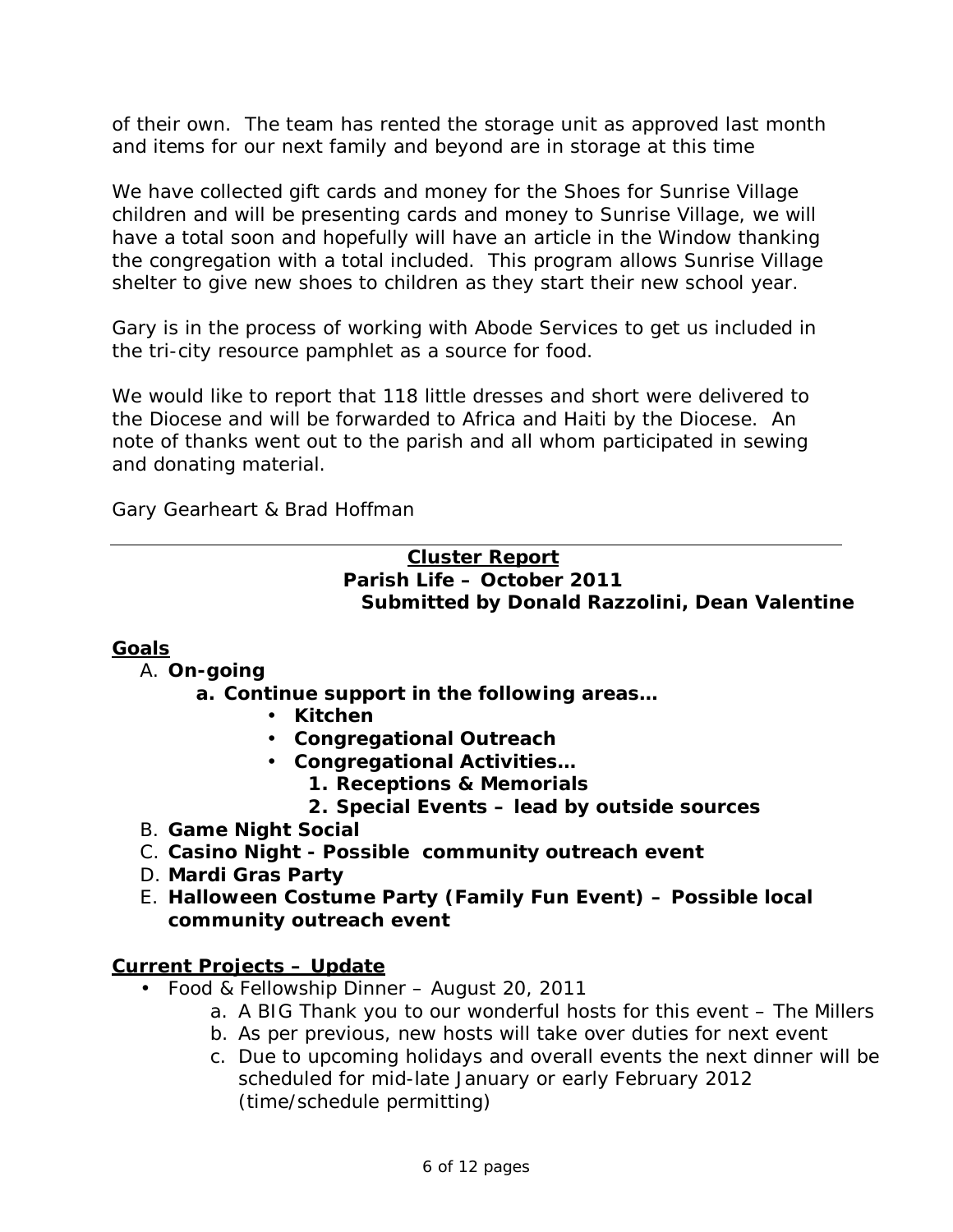- d. Overview of Evening a fun success
	- 20 total in attendance 4 tables, with seating for 6 were set-up per Elaine…Spouses were separated to promote socialization. Social hour worked as everyone mingled and chatted while dinner was assembled. Evening started a bit off schedule for table set-up and taco bar assembly - everyone pitched in and was amazing. Meal was held outside
		- 1. Deanne and Allison put a flute program together after dinner.
	- **NOTE:** Suggestion for future consideration adult event as opposed to family. Children in attendance appeared bored even though games were available though they did enjoy roasting marshmallows.
- e. Overall response per Elaine I believe that there is a favorable response to this activity. Need to decide to break into smaller groups
	- Expansion of group to 2 was discussed but no final decision has been made at this time
- Will review at a later date TBA prior to next schedule
- Treasures from the Attic Sale & Art Show
	- a. Scheduled for Oct 29, 2011
	- b. Postponed we hope to re-visit this item in the fall or winter of 2012 when we will be able to better plan and prepare so it will be the success it is sure to be.
- Welcome Committee
	- a. Welcome Packet Complete
		- Contents 6 items of reference and information
			- ü 2- sided Welcome page
				- a. Side One Welcome message signed by Rector welcoming visitors & citing contents of packet
				- b. Side Two Brief history of St. James' taken from 2009 Parish Profile document
				- ü Refrigerator magnet Business card design with service and contact information…able to be placed on refrigerator for easy / quick reference
				- ü Newcomer Welcome Pamphlet: created 2011
			- ü Pledge Card Only available in packets given at NC Brunch
			- ü Redesigned 2- sided Welcome Card (also available in pews)
				- c. Side One Add to mailing list form
					- Date
					- Service attended
					- Current Contact Information
					- How did you hear about us
				- o Side Two Prayer Requests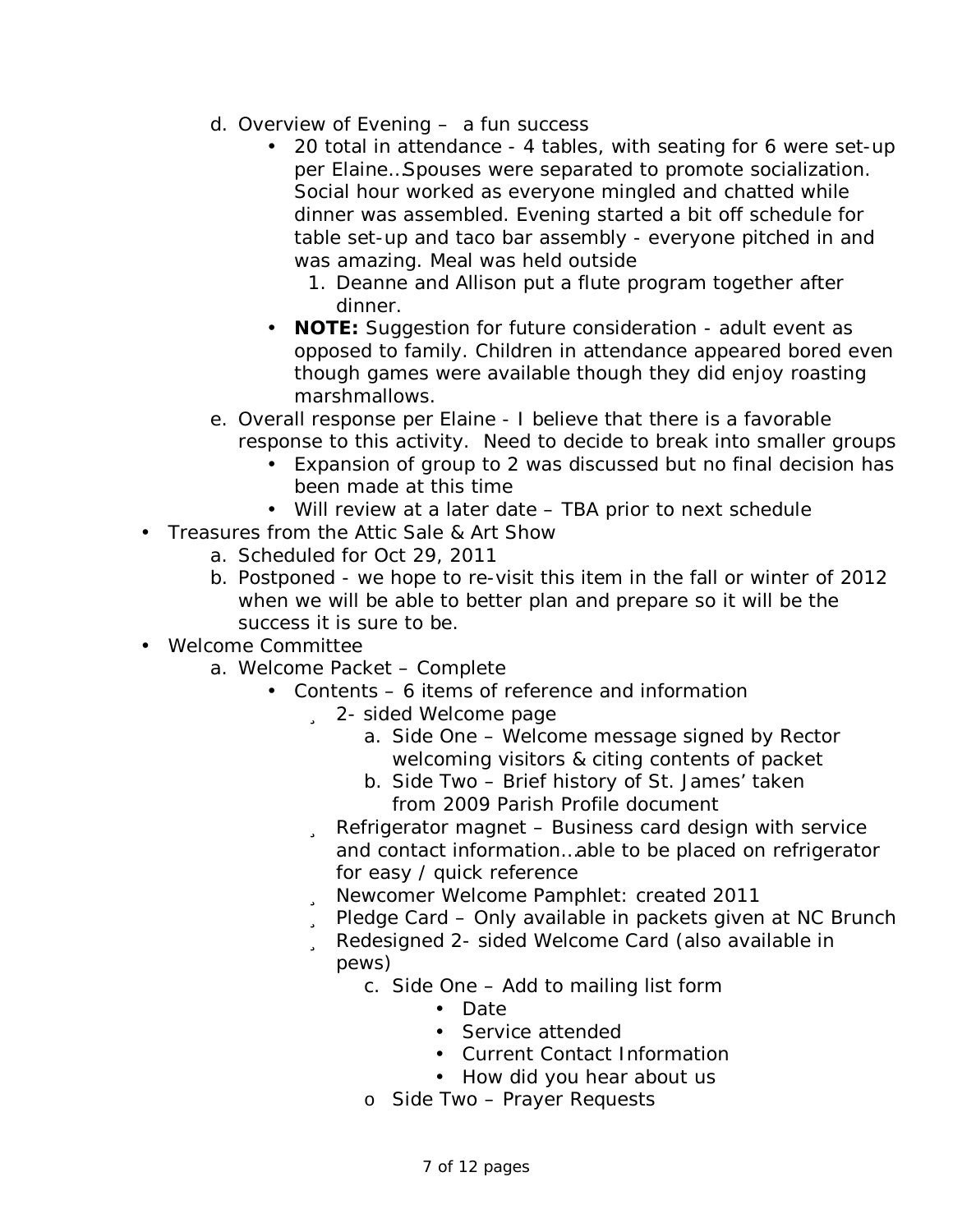- § Name
- § Reason for Prayers
- § Name of person making request / Phone number for follow-up
- § Church address for mailing

## ü Most Current Newsletter

#### **Upcoming Events**

- Diocesan Convention TBA
- Pledge Drive
- Episcopal Charities Walk-A-Thon

Lead Team Report October 13, 2011

The Wardens (Sr/Jr) had a conference call with Michael Barlowe and Julia McCray-Goldsmith to discuss the upcoming Mutual Review. We were given some helpful tips to prepare for the review. I hope every member of the Vestry has or will review our Church Profile from 2009. We will be using this document in the review process.

The Friday night NA group is small. Instead of meeting in the Parish Hall, they have requested using EB1 for their meeting space.

The Stewardship Committee has sent out their annual letter to the congregation. A letter from the Sr. Warden was also sent via email and mailed to households without internet connection.

Submitted by, Mary and Andy

\*\*\*\*\*\*\*\*\*\*

• A new computer was purchased for the Big Church and vestry approval was obtained via e-mail vote.

## **Facilities – October 2011**

The Diocesan representative who visited St James' to review safety and maintenance was generally pleased with the condition of our campus. One concern he has regarding our facilities is the storage of paint in Art's area. We plan to install shelves in the shed behind the Education Building in November and will relocate the paint there. All the smoke detector batteries were replaced prior to the visit.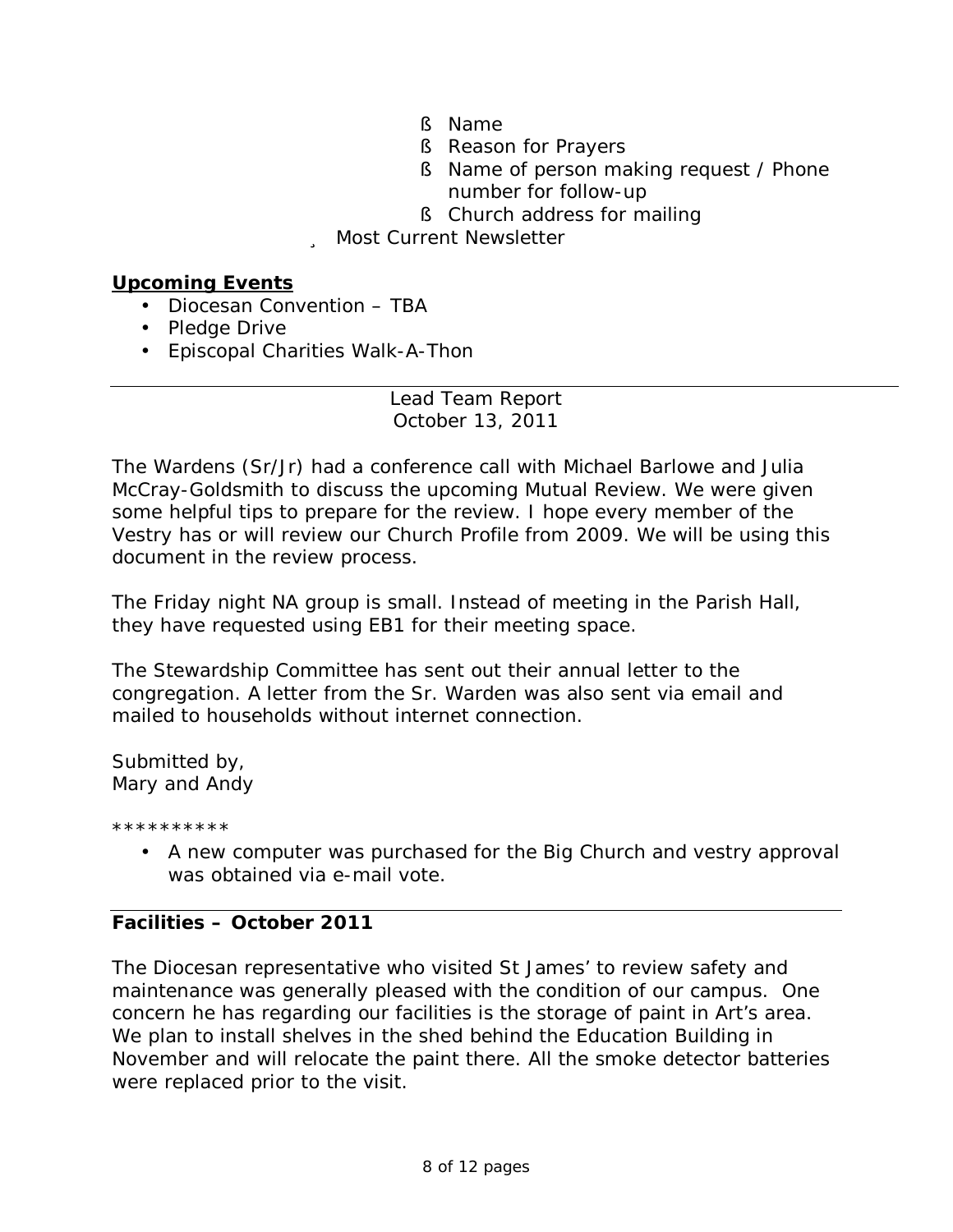The September work party was held on the  $17<sup>th</sup>$  and besides the regular trimming, mowing and cleanup, work was done to repair the threshold of the side door of the Little Church.

The electrical system in the Little Church needs attention as the power goes out intermittently. It is not clear as to what is causing the circuit breaker to trip, but we have a few ideas of what to try. We hope it can be fixed for approximately \$100, but may need to spend up to \$500 (out of the Little Church Special Interest Fund) if the first idea does not solve the problem.

The Memorial Garden tree trimming is scheduled for Tuesday, October 11.

One of the chairs in the Main Church was taken to be reupholstered to show as an example when we move forward to get them all upgraded.

Respectfully submitted, Laura

Rector's Report Vestry Meeting, October 12, 2011

### **Worship**

New music director, Jennifer Carini is doing great by all accounts. The choir seems energized and happy (though working really hard). Jennifer has been great to work with and has been accommodating and willing to go the extra step.

Planned a first run-through of Advent and Christmas, including Lessons and Carols on 1<sup>st</sup> Advent. Will review the plan with the Worship Committee which meets on October 19.

Enjoyed a successful Celebration of St. Francis and Animal Blessing on October 2. Special Thanks to Laura Winter for creating the banner to supplement our existing banner (and modifying the existing banner). The banners on Thornton attracted at least four visitors!

Officiated at two memorial services off-site: Bill Monlux's and Geoffrey (John) Cook's. Both families were referred to us by parishioners.

Continuing to review the service with each EM the morning they serve or beforehand. This is to tighten up our liturgical movements and to make sure we're all moving in the same way.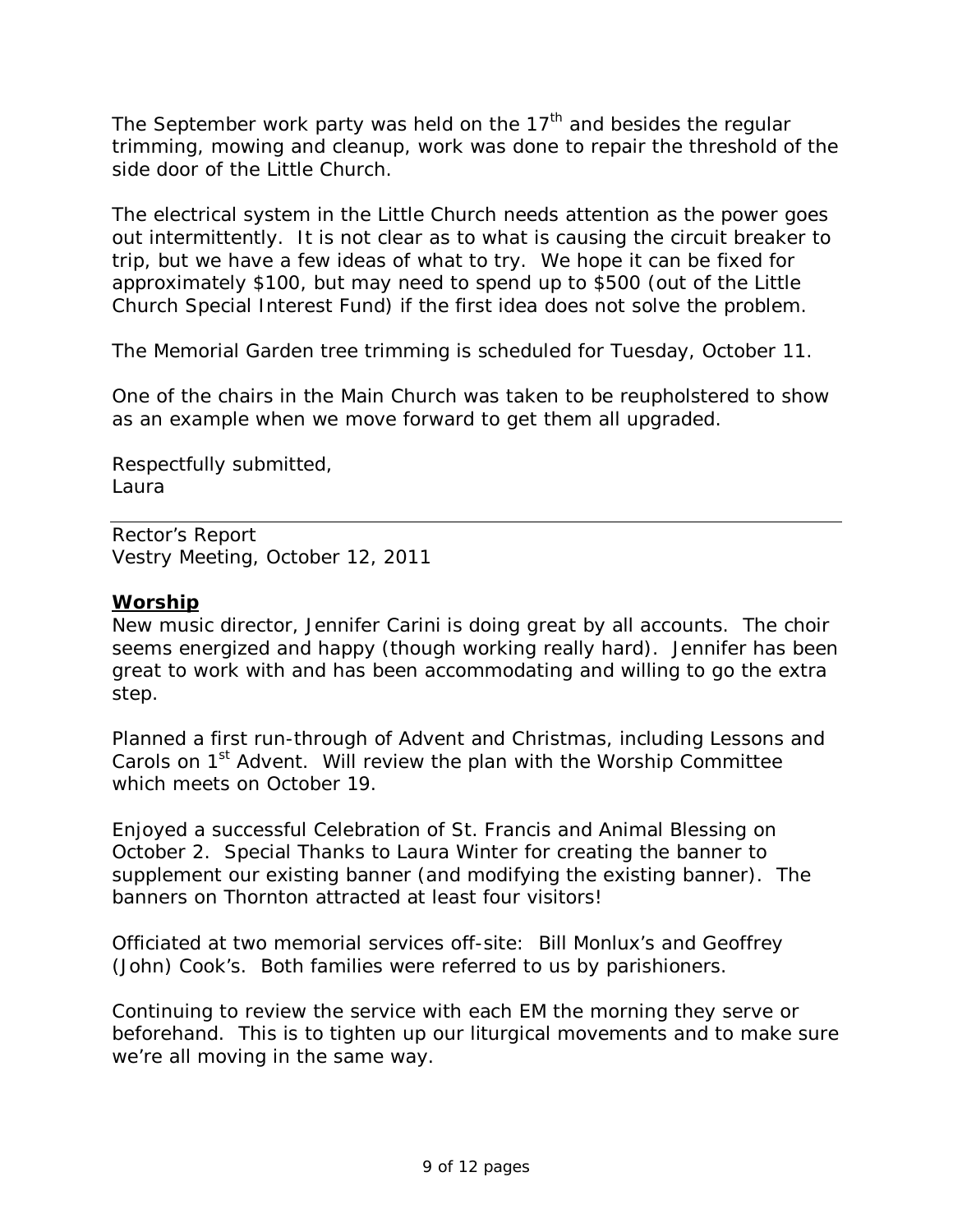Met with Elaine Miller regarding liturgical design. Asked her to sew a cover for the back altar (using the one Jan Scrutton sewed for St. Francis as a model). Also asked her to fashion a white altar cover for the main altar that would be used as a backdrop to the frontals that don't extend the length of the altar. Elaine will also work on a blue Advent altar frontal (the only Advent pieces we have are purple).

Planning for three baptisms on November 6, All Saints' Day.

### **Pastoral Care**

Happy to report that Bonnie Nelson has returned home after an extended illness. Will continue to minister to her with the help of our Lay Eucharistic Visitors.

Met with several parishioners regarding spiritual and life issues.

### **Children & Youth**

The Sunday School has gotten off to a great start, thanks to Bob and Lauren Doherty. The kids have been effectively integrated into the offertory by bringing up the gifts. I've encouraged Bob/Lauren to have the kids bring up any craft items as well so we can honor their work with a blessing at the altar.

Along with the Scruttons had lunch with the youth and parents/guardians regarding Confirmation. It looks like we should have about 10 teenagers participating in the Confirm not Conform class. Kudos to Mike and Jan for putting so much work and energy towards this effort.

Reopened the nursery, which looks great! Hired care provider Kathryn Ruth – who is a wonderful addition to our staff. She's warm, friendly, dependable, and really adds to this ministry. Thanks to the Formation Cluster for their work in this area.

Asked Linda Nelsen to assist with the Advent Wreath making scheduled for November 20 during the 9:15 hour. Asked her to reach out to new member Monique to assist.

#### **Diocese/Deanery**

Went to the Clergy Conference. The topic was anti-racism and diversity.

Participated in the first webinar on Congregational Vitality for the Diocese. The Diocese/Bishop is requesting a team from each church be formed to engage in these monthly webinars.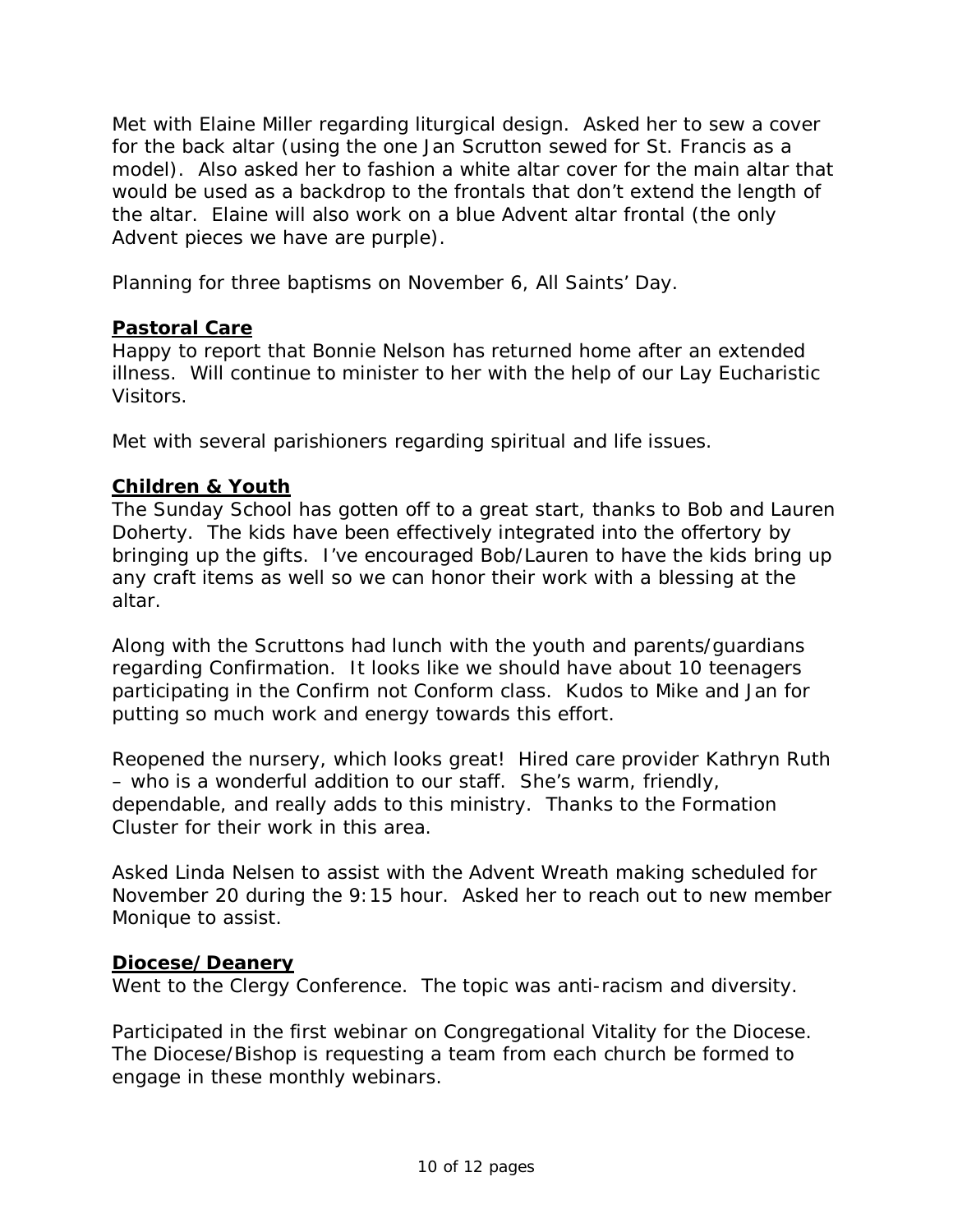Hosted the Southern Alameda Deanery Meeting on October 9.

Diocesan Convention takes place on October 22.

### **Welcoming Committee**

Met with the Welcoming Committee. The Pearsons are hosting the next New Member/Visitor Lunch on November 6. Sent out invitations to 14 new(er) people.

Donald Razzolini, Gail Blalock, and Alice Johnson created a welcome packet to be handed out at the lunch and when appropriate to new people.

Members of the Welcome Committee have been intentional about following up with new people and integrating them into the community (and they're doing a GREAT job). For example, Barbara Dabney brought new member Darby Slater to the fellowship dinner at the Miller's. Lea Marie Ave recruited Karl Drescher to be an usher. EJ Hilliard telephoned Dandre Desande and learned that he's not new at all but has been coming for 5 years! Ooops.

Met with a woman named Sharon (5 year old daughter Sophia) who is interested in our church. Gave her a tour and talked us up. Hope to see her on Sunday.

#### **Stewardship**

Met with Gail Blalock to review this year's campaign. Important dates are as follows:

Late September – letter out (via mail) to all parishioners. Mid-October – electronic letter/invite to all parishioners inviting them to a stewardship dinner. 11/3 and 11/17 – stewardship dinners Mid-November – letter and pledge cards out (via mail) 11/13 – stewardship sermon

11/20 - ingathering

Invited four parishioners to "preach" with me on November 13 as part of a stewardship sermon.

## **Administration**

Contracted for a new copier. The new machine is faster, will more easily connect to our workstations, and is less expensive (by about \$70 a month or so). Copier will be delivered and installed on 10/18. The old copier will be removed and shipped back at no expense to us.